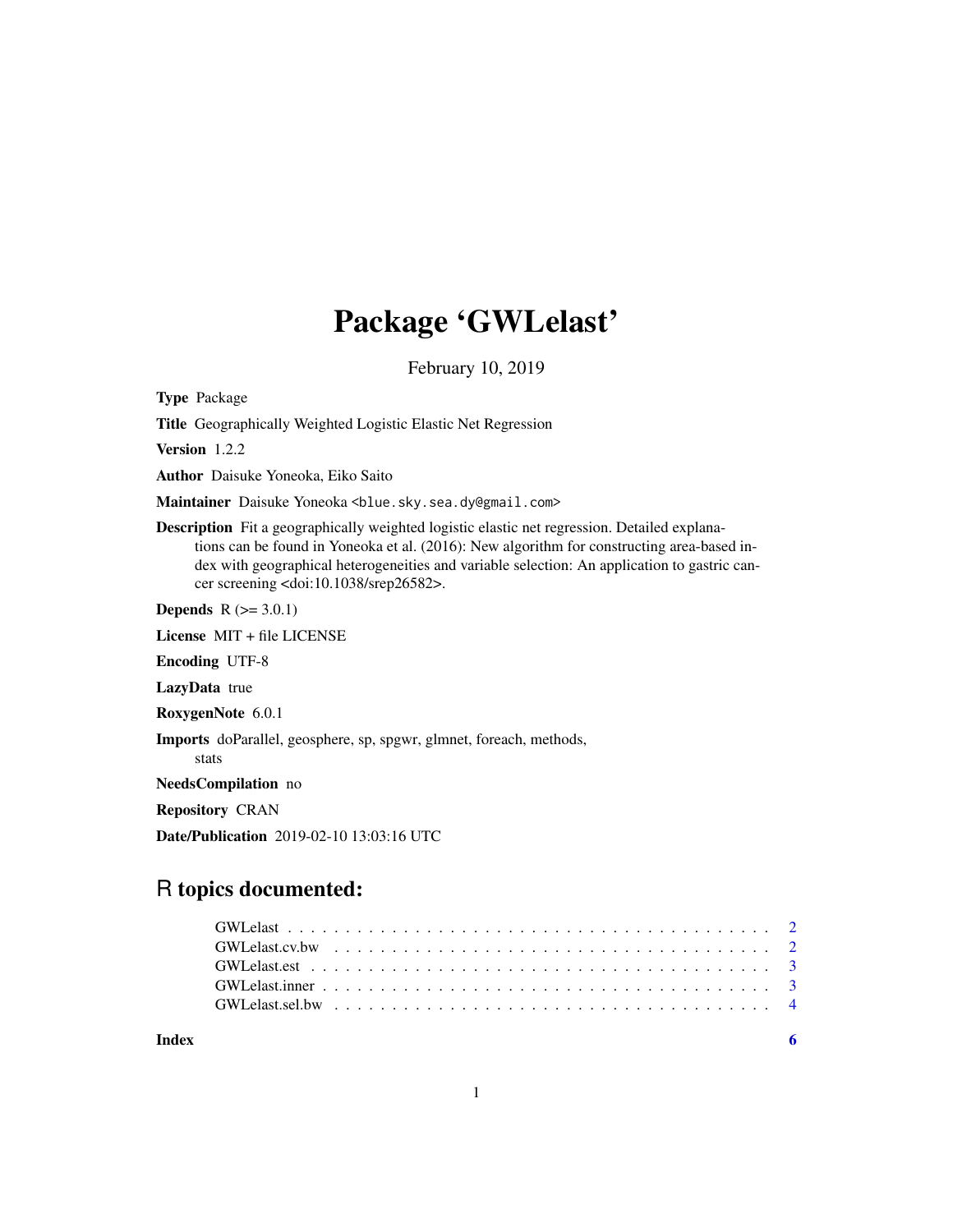<span id="page-1-0"></span>

#### Description

This pacakge fits the geographically weighted logistic elastic net regression model for a valible seelction and for the mitigatin of the multicolinearity between coefficients due to geographical correlation. Detailed explanations can be found in Yoneoka et al. (2016): New algorithm for constructing area-based index with geographical heterogeneities and variable selection: An application to gastric cancer screening.

GWLelast.cv.bw *GWLelast.cv.bw*

#### Description

Cross validation for geographically weighted logistic elastic net regression

#### Usage

GWLelast.cv.bw( $x = x$ ,  $y = y$ ,  $D = D$ , coords = coords, alpha = 1,  $lambda =$  lambda, nlambda = nlambda, gweight = gweight, longlat = longlat,  $bw = bw$ )

#### Arguments

| X       | Covariates.                                                 |
|---------|-------------------------------------------------------------|
| y       | Outcome binary variable.                                    |
| D       | Distance matrix.                                            |
| coords  | 2 columns matrix including "longitude" and "latitude".      |
| alpha   | The elasticnet mixing parameter $[0,1]$ in glmnet package.  |
| lambda  | Optional user-supplied lambda sequence in glmnet package.   |
| nlambda | The number of lambda values in glmnet package.              |
| gweight | geographical kernel function in spgwr package.              |
| longlat | Indicate if the coords parameter are sperically calculated. |
| bw      | bandwidth of geographical kernel function.                  |

#### Value

error Cross validation error.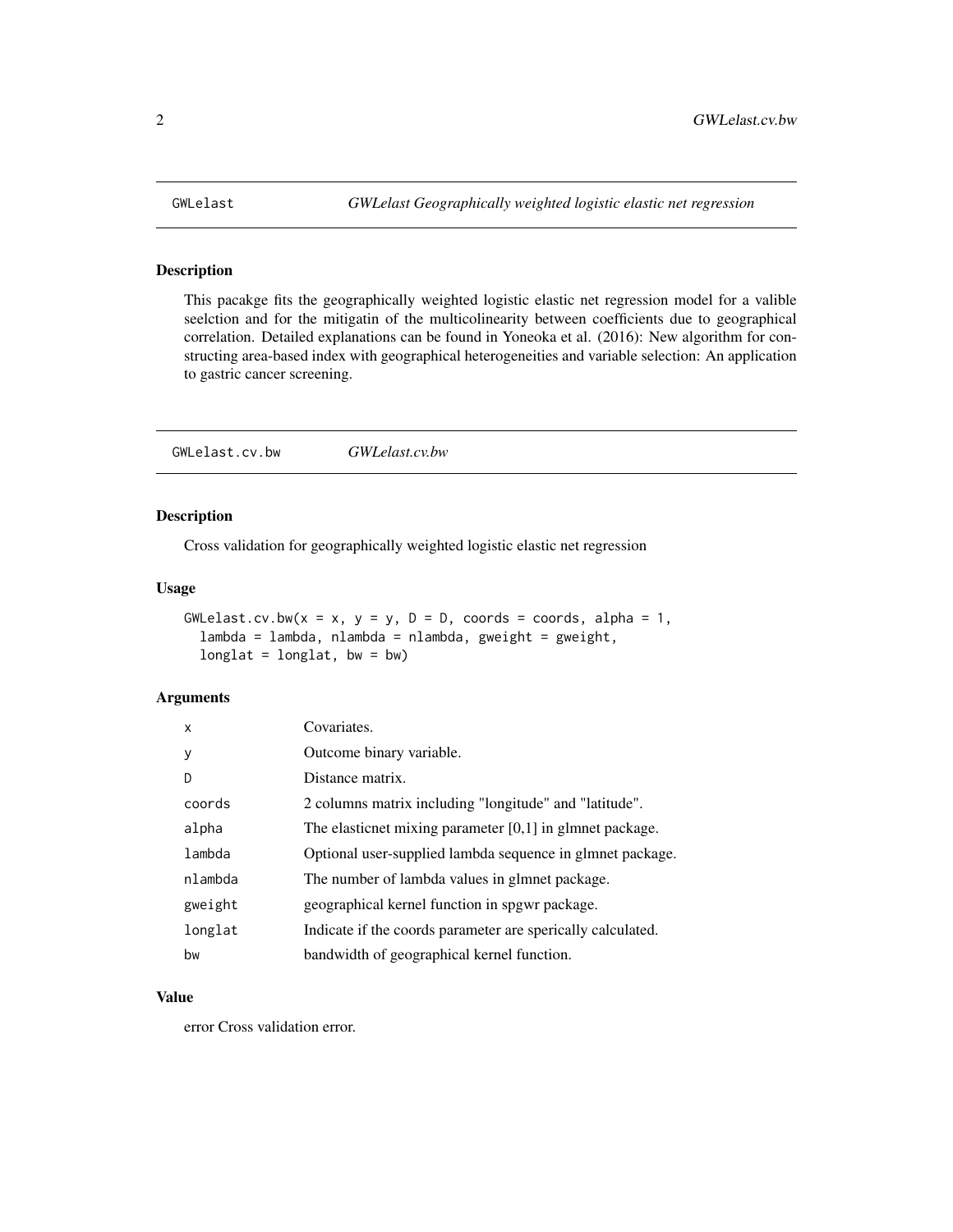<span id="page-2-0"></span>GWLelast.est *GWLelast.est*

#### Description

Fitting geographically weighted logistic elastic net regression

#### Usage

```
GWLelast.est(x, y, coords, D = NULL, alpha = 1, lambda = NULL,nlambda = NULL, gweight = c("gwr.Gauss", "gwr.bisquare"),
 longlat = TRUE, bw = bw)
```
#### Arguments

| x       | Covariates.                                                 |
|---------|-------------------------------------------------------------|
| y       | Outcome binary variable.                                    |
| coords  | 2 columns matrix including "longitude" and "latitude".      |
| D       | Distance matrix.                                            |
| alpha   | The elasticnet mixing parameter $[0,1]$ in glmnet package.  |
| lambda  | Optional user-supplied lambda sequence in glmnet package.   |
| nlambda | The number of lambda values in glmnet package.              |
| gweight | geographical kernel function in spgwr package.              |
| longlat | Indicate if the coords parameter are sperically calculated. |
| bw      | bandwidth of geographical kernel function.                  |

#### Value

model: Fitted model at location i.

error: Cross validation error.

GWLelast.inner *GWLelast.inner*

#### Description

Inner part of fitting GWLelast without parallel cores

#### Usage

```
GWLelast.inner(x = x, y = y, coords = coords, W = W, lambda = lambda,
  alpha = 1, nlambda = nlambda)
```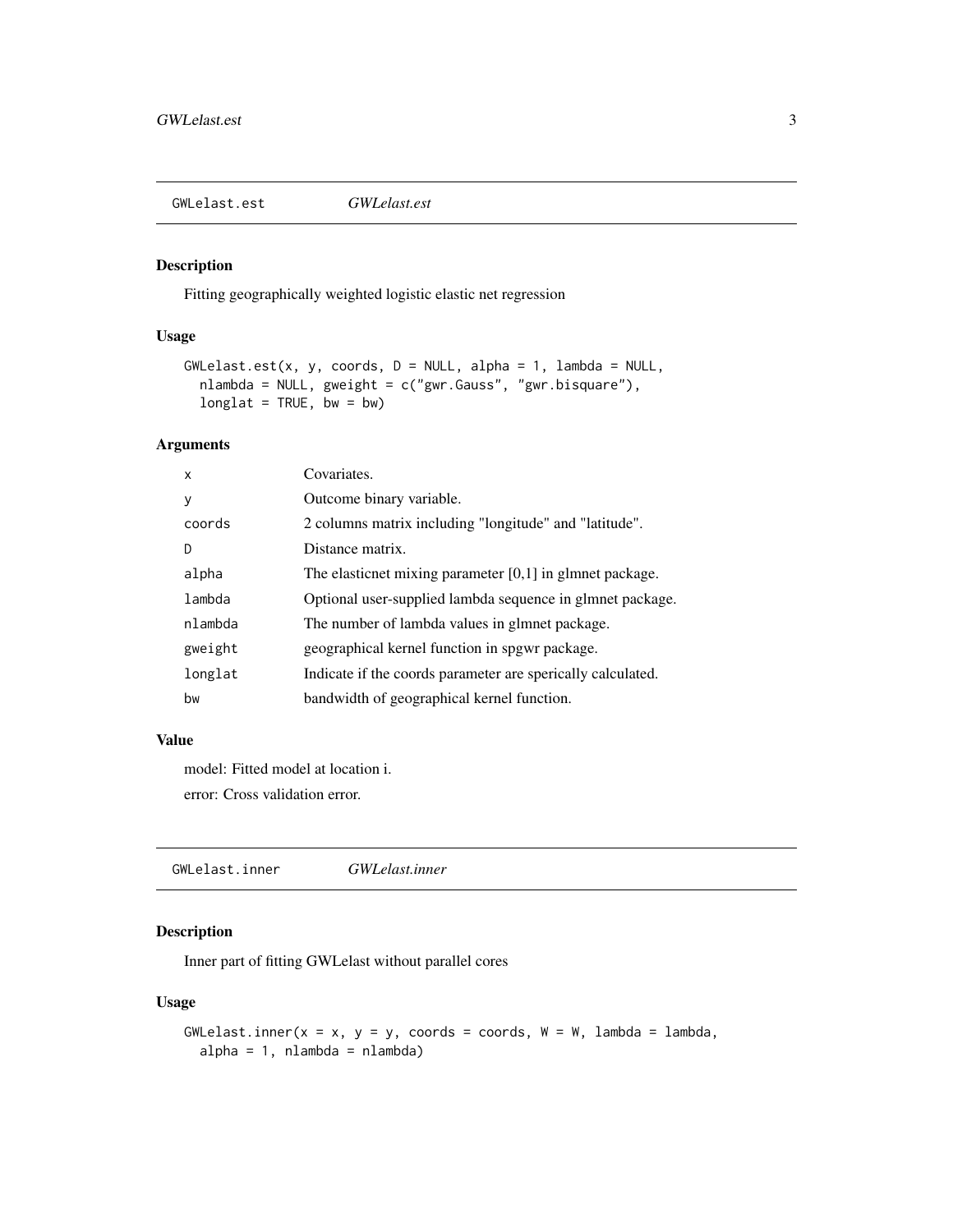#### <span id="page-3-0"></span>Arguments

| $\mathsf{x}$ | Covariates.                                                |
|--------------|------------------------------------------------------------|
| V            | Outcome binary variable.                                   |
| coords       | 2 columns matrix including "longitude" and "latitude".     |
| W            | Weight matrix.                                             |
| lambda       | Optional user-supplied lambda sequence in glmnet package.  |
| alpha        | The elasticnet mixing parameter $[0,1]$ in glmnet package. |
| nlambda      | The number of lambda values in glmnet package.             |
|              |                                                            |

#### Value

model Fitted model at location i. error Cross validation error.

GWLelast.sel.bw *GWLelast.sel.bw*

#### Description

Bandwidth selection forgeographically weighted logistic elastic net regression

#### Usage

```
GWLelast.sel.bw(x, y, coords, D = NULL, alpha = 1, lambda = NULL,
 nlambda = NULL, gweight = gweight, longlat = TRUE, lower.bw = NULL,
 upper.bw = NULL
```
#### Arguments

| X        | Covariates.                                                 |
|----------|-------------------------------------------------------------|
| y        | Outcome binary variable.                                    |
| coords   | 2 columns matrix including "longitude" and "latitude".      |
| D        | Distance matrix.                                            |
| alpha    | The elasticnet mixing parameter $[0,1]$ in glmnet package.  |
| lambda   | Optional user-supplied lambda sequence in glmnet package.   |
| nlambda  | The number of lambda values in glmnet package.              |
| gweight  | geographical kernel function in spgwr package.              |
| longlat  | Indicate if the coords parameter are sperically calculated. |
| lower.bw | Lower limit of bandwidth in geographical kernel.            |
| upper.bw | Upper limit of bandwidth in geographical kernel.            |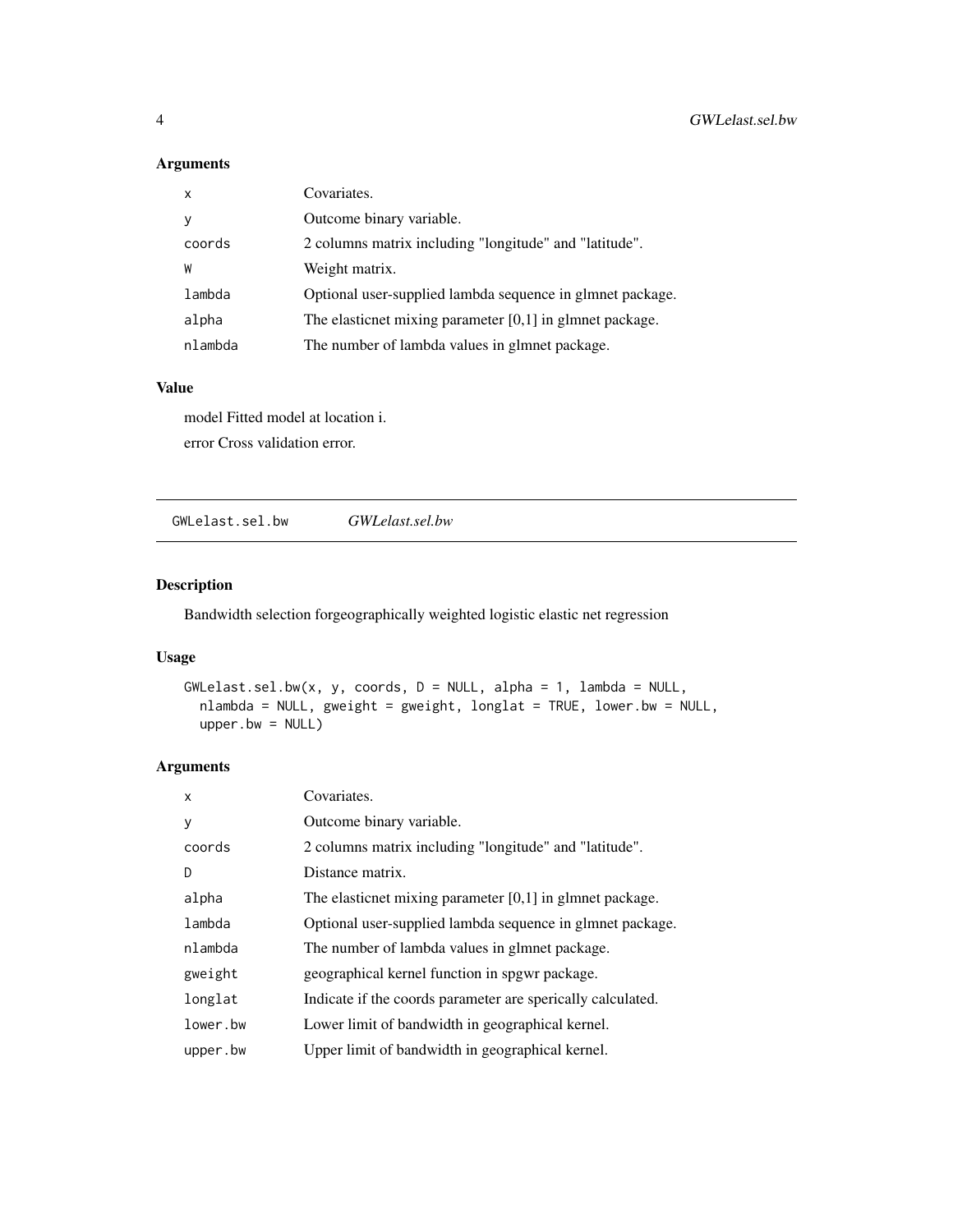#### GWLelast.sel.bw

### Value

optimal.bw Optimal bandwidth.

## Examples

```
######################
# Need to add
```